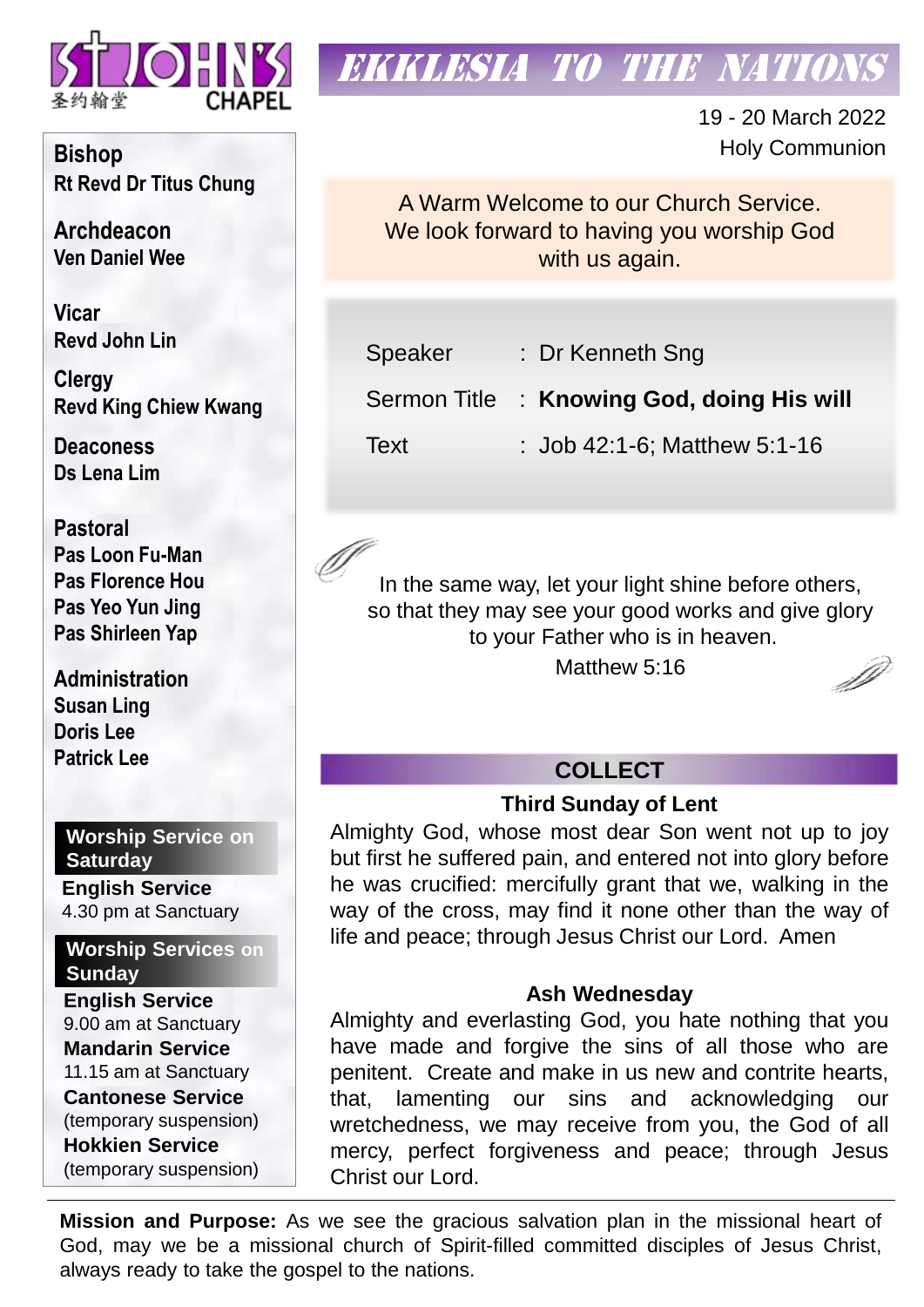Dear church family

This past week, many in Singapore and our Anglican church community mourned the loss of our Diocesan Chancellor and dear brother in Christ, the late **Richard Magnus**, who was called home to the Lord on 14 March.

In the midst of so many well-deserved tributes, heartfelt appreciation and encouraging eulogies reported in the news media about Mr Richard's life of public service, one personal note stood out for me. His son Keith Magnus told The Straits Times reporter: "*(My father) lived his life with integrity, purpose, dignity, service, honour and the highest set of moral values. He was a good friend to many from all stations of life and a loyal servant of our Lord Jesus Christ, whom he loved and has now been reunited with*."

Thanks be to God for such a humble and God-fearing "loyal servant of our Lord Jesus Christ", whose life shone so brightly for Jesus in public service and in the church of God. To God be the glory.

"*In the same way, let your light shine before others, so that they may see your good works and give glory to your Father who is in heaven*." Matthew 5:16

*Maranatha* Pastor John

| <b>Date</b>                   | <b>Task / Event</b>                                                                                   |
|-------------------------------|-------------------------------------------------------------------------------------------------------|
| 13 to 29 March                | Nomination period for PCC (closes on 29 March)                                                        |
| 5 April, Tuesday              | Notice of AGM + Annual report + Proxy form ( <i>Email/post to</i><br><b>Electoral Roll members)</b>   |
| 13 April, Wednesday           | Due date for Submission of questions & clarifications and<br><b>Registration for Townhall meeting</b> |
| <b>17 April, Sunday, 3 pm</b> | Townhall meeting Q&A (webinar)                                                                        |
| 20 April, Wednesday           | Due date to submit <b>proxy form</b> by 12 noon and registration for<br>AGM (webinar)                 |
| 24 April, Sunday, 3 pm        | AGM (webinar)                                                                                         |

### **Timeline plan for AGM 2022**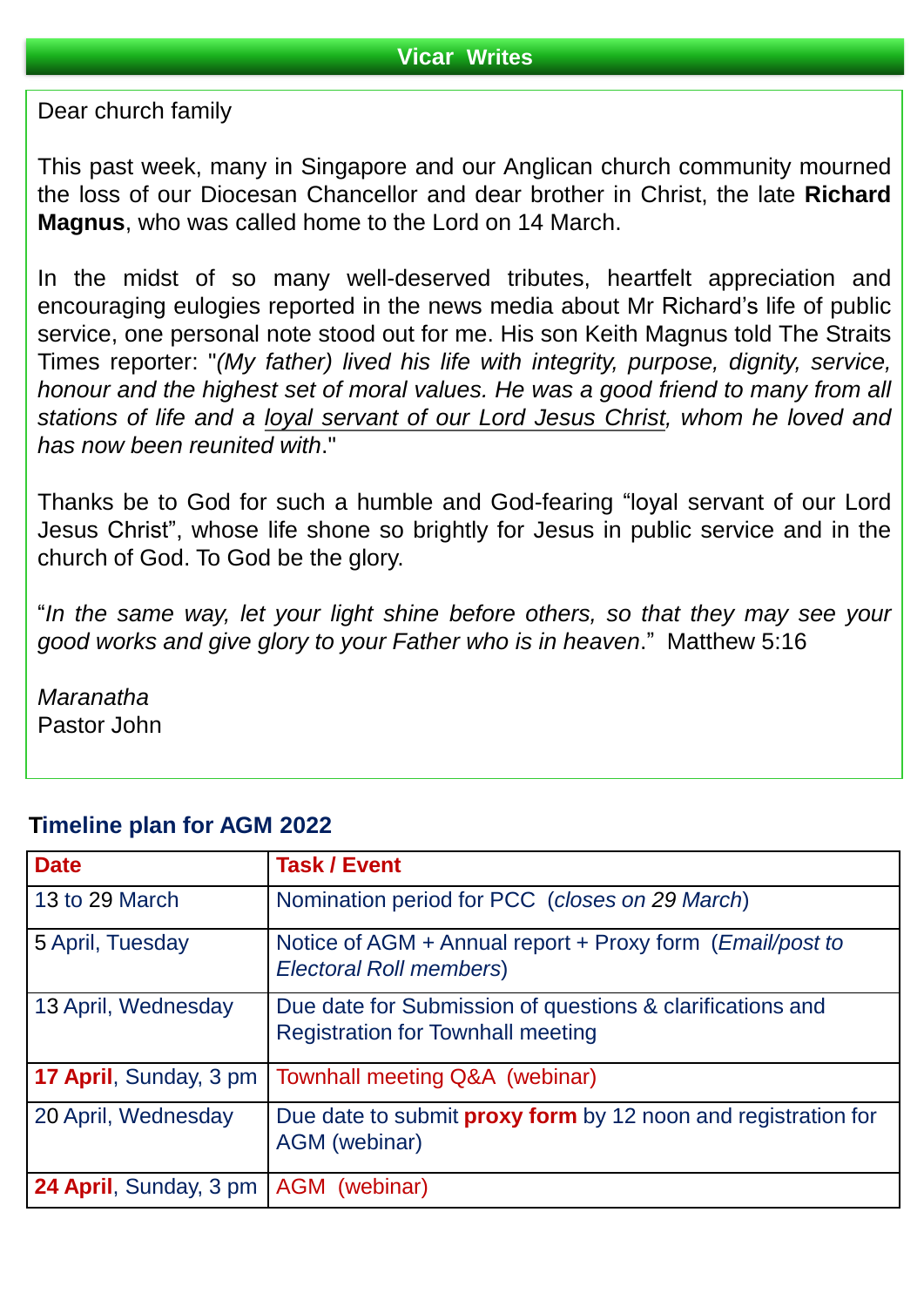**Announcement**

#### **Annual General Meeting (AGM) and Nomination of PCC members 2022/2023**

The church AGM will be held on **Sunday, 24 April 2022** at **3.00 pm**, via zoom webinar. Nomination forms for the election of church members into the Parochial Church Council (PCC) for 2022/2023 are available at the Ushers' table. The nomination form is to be submitted to the church office by 29 March 2022.

#### **Holy Week Devotions and Services 2022**

Let us set aside time during Holy Week to focus on the Lord and hear his Word at the Evening Devotions **11-13 April** (via livestreaming) and at Church Services **14-15,17 April** (onsite). Please see attached flyer for details.

#### **Christian Heritage Trail**

Interested to find out more about Singapore's Christian heritage? Come join us as we explore various parts of Singapore to learn more on **16 April 2022, 4pm to 6pm**. Each adult ticket is \$12 and each child ticket is \$8. Only 20 spaces available so sign up now! For more information, please refer to the attached flyer. Outing organised by KFC Children's ministry.

#### **Church Prayer Meeting**

A church prayer meeting will be held on **Friday 25 March 2022, 7.45 pm** via Zoom. Join us in fellowship to pray for families, unity of the church, and the Covid-19 pandemic. The meeting ID and password will be sent via WhatsApp to the cell leaders prior to the prayer meeting date. Peter Soon will lead us in the prayer and the praise team is C2 cell.

#### **Finding the God Who Loves Us - Devotional Bible-Reading with** *Lectio Divina*

*Lectio Divina* (Latin for "Divine Reading") is a traditional contemplative practice of scriptural reading, meditation and prayer that encourages communion with God and drawing strength from His Word. Our sister **Genevieve Koh** has written a booklet sharing her experiences and reflections on *Lectio Divina* and how the Lord has used this spiritual discipline in strengthening her faith and comforting her soul in the midst of her life's challenges and struggles as she experienced the power of God that gave her victory and peace. May God's Word minister to your soul during this season of Lent. The booklet is available free for self-collection at the Usher's table.

#### **St Andrew's Mission School - Recruitment of teachers and teacher-aides**

St Andrew's Mission School (SAMS), a school that strives to educate children with autism based on the national curriculum, is looking to recruit for teachers and teacher-aides.

Recruitment details at this weblink <https://www.anglican.org.sg/page/recruitment>

#### **Intercession**

#### **Visitation**

- 1) Thank God for His protection over the church and members especially during the pandemic.
- 2) Thank God that staff are able to visit members at home or meet up outside to keep in touch with them.
- 3) Pray that we can have more love and care for one another, and to be more sensitive and attentive to the needs of one another.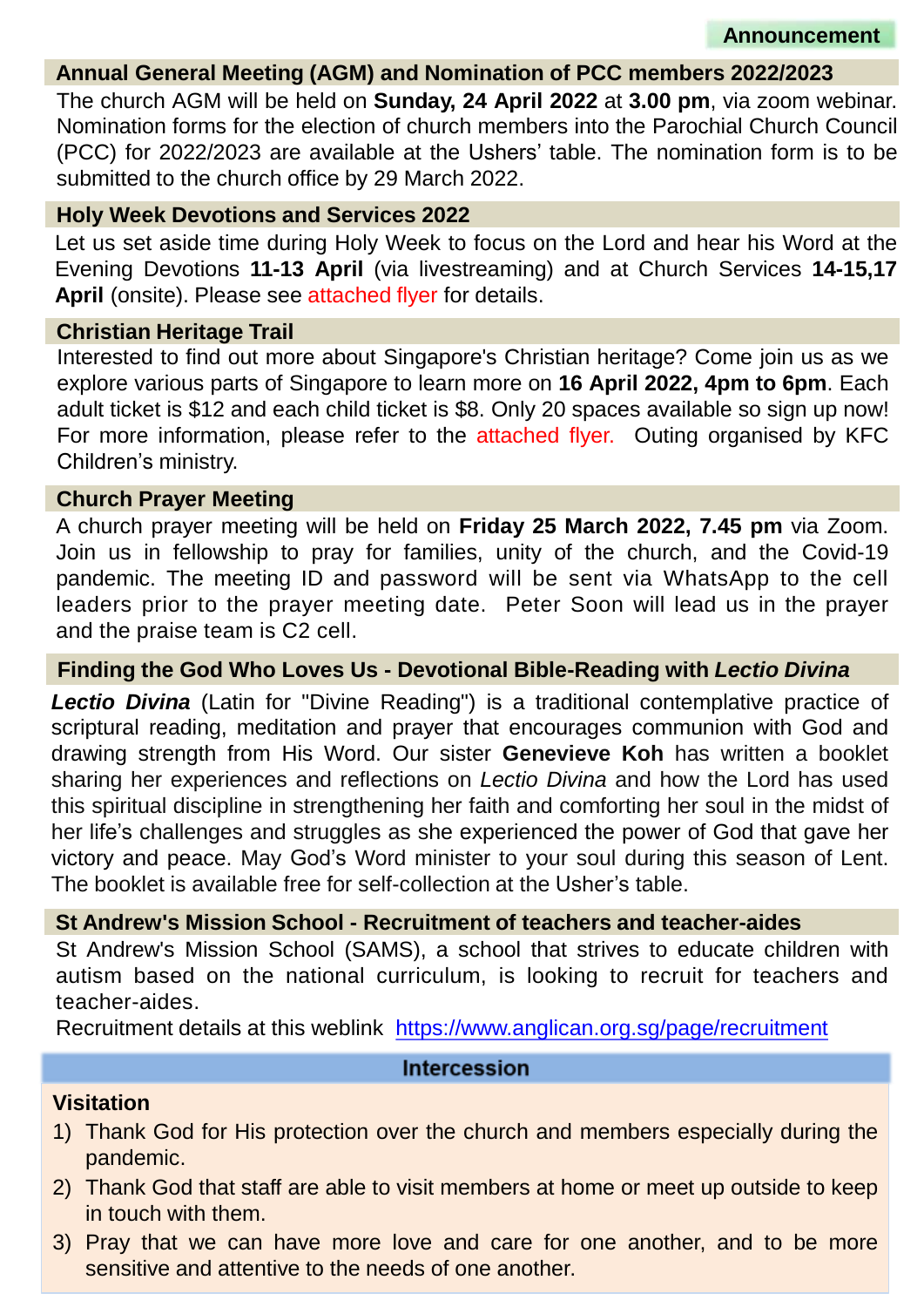| <b>DUTY</b><br><b>ROSTER</b>                        | <b>Saturday</b><br>19 Mar 2022             | <b>Sunday</b><br>20 Mar 2022                  | <b>Next</b><br><b>Saturday</b><br>26 Mar 2022 | <b>Next</b><br><b>Sunday</b><br>27 Mar 2022 | You may return your tithes<br>to the Lord and give freewill<br>offering through the<br>following ways:                                |
|-----------------------------------------------------|--------------------------------------------|-----------------------------------------------|-----------------------------------------------|---------------------------------------------|---------------------------------------------------------------------------------------------------------------------------------------|
| Worship<br><b>Officiant</b>                         | Pas Yun<br>Jing                            | Ho Boon<br>Sing                               | Hide le                                       | Ho Boon<br>Sing                             | (A) By cash or cheque<br>using the envelopes                                                                                          |
| <b>Celebrant</b>                                    | Revd John Lin                              |                                               |                                               |                                             |                                                                                                                                       |
| <b>Holy</b><br><b>Communion</b><br><b>Assistant</b> | Pas Yun<br>Jing, Hide le<br>& Mun<br>Loong | Florence Ho,<br>Boon Sing &<br><b>Patrick</b> |                                               |                                             | (B) Internet Bank<br><b>Transfer</b><br><b>Account Name:</b>                                                                          |
| <b>Praise Team</b>                                  | Livingstreams                              |                                               | Ethan                                         |                                             | St John's Chapel<br><b>DBS Account Number:</b><br>008 002 5860                                                                        |
| <b>Preacher</b>                                     | Dr Kenneth Sng                             |                                               | <b>Pastor Albert Lee</b>                      |                                             |                                                                                                                                       |
| <b>Psalm</b><br><b>Reading</b>                      |                                            |                                               | Psalm 144                                     |                                             | <b>Remarks:</b><br>TitheXXX, Month or<br>(1)<br>MissionXXX, Month or<br>(2)<br>NeedyXXX, Month or<br>(3)<br>BuildingXXX, Month<br>(4) |
| <b>Scripture Text</b>                               | Job 42:1-6;<br>Matthew 5:1-16              |                                               | Judges 8:32-35                                |                                             |                                                                                                                                       |
| <b>Sermon</b><br><b>Title</b>                       | <b>Knowing God,</b><br>doing His will      |                                               | <b>Victory and Brokenness</b>                 |                                             | (where XXX is your Tithe                                                                                                              |
| <b>Scripture</b><br><b>Reader</b>                   | Sonia le                                   | Xin Ying                                      | Aileen<br>Tung                                | <b>Esther</b><br>Cheng                      | number)<br>(C) PayNow using UEN                                                                                                       |
| <b>Treasury</b><br><b>Witness</b>                   | <b>Nellie Nam</b><br>& Bee Kuan            | Florence Ho<br>& Ai Min                       | Merrilyn &<br>Victor                          | Cho Li &<br>Soo Ching                       | St John's Chapel's UEN:                                                                                                               |
| <b>Staff On Duty</b>                                | Patrick &<br><b>Doris</b>                  | Pas Fu-Man<br>& Patrick                       | Ds Lena &<br>Susan                            | Pas<br>Florence &<br>Pas<br>Shirleen        | T08CC4079E<br>Remarks: (same as<br>above)                                                                                             |

According to government restrictions, wef 1 February 2022, "**vaccinated status**" is required for entry at both Saturday 4.30 pm and Sunday 9.00 am services. The seating capacity is 100 attendees. You can book your ticket at [gg.gg/sjcpservices](https://www.eventbrite.sg/o/st-johns-chapel-singapore-30660507632)

For affected members, we understand your situation. Please feel free to speak with the Vicar or any pastor to request for a private worship session (*not more than 5 persons*) at St John's Chapel premises.

We will livestream the Saturday 4.30pm English Service. Thereafter, the church service will be available online at this weblink <http://www.sjcp.org.sg/service-live-streaming/>

**Church Ministries :** Home Cell, Kids-for-Christ, Tekna Youth, Young Adults, Choir, Marriage & Family Life, Pastoral Care and Visitation, Men's Fellowship, Sisters' Fellowship, Seniors Ministry

**Outreach:** SMSS Chaplaincy, The Boys' Brigade & The Girls' Brigade, Befrienders Club

*If you wish to know more about the ministries and outreach, please email to [admin@patmos.org.sg](mailto:admin@patmos.org.sg)*

**Address :** St John's Chapel 111 Farrer Road, Singapore 259240 **Tel :** 6468 8425

**Email (General Enquiries)** : admin@patmos.org.sg **Website : [www.sjcp.org.sg](http://www.sjcp.org.sg/)**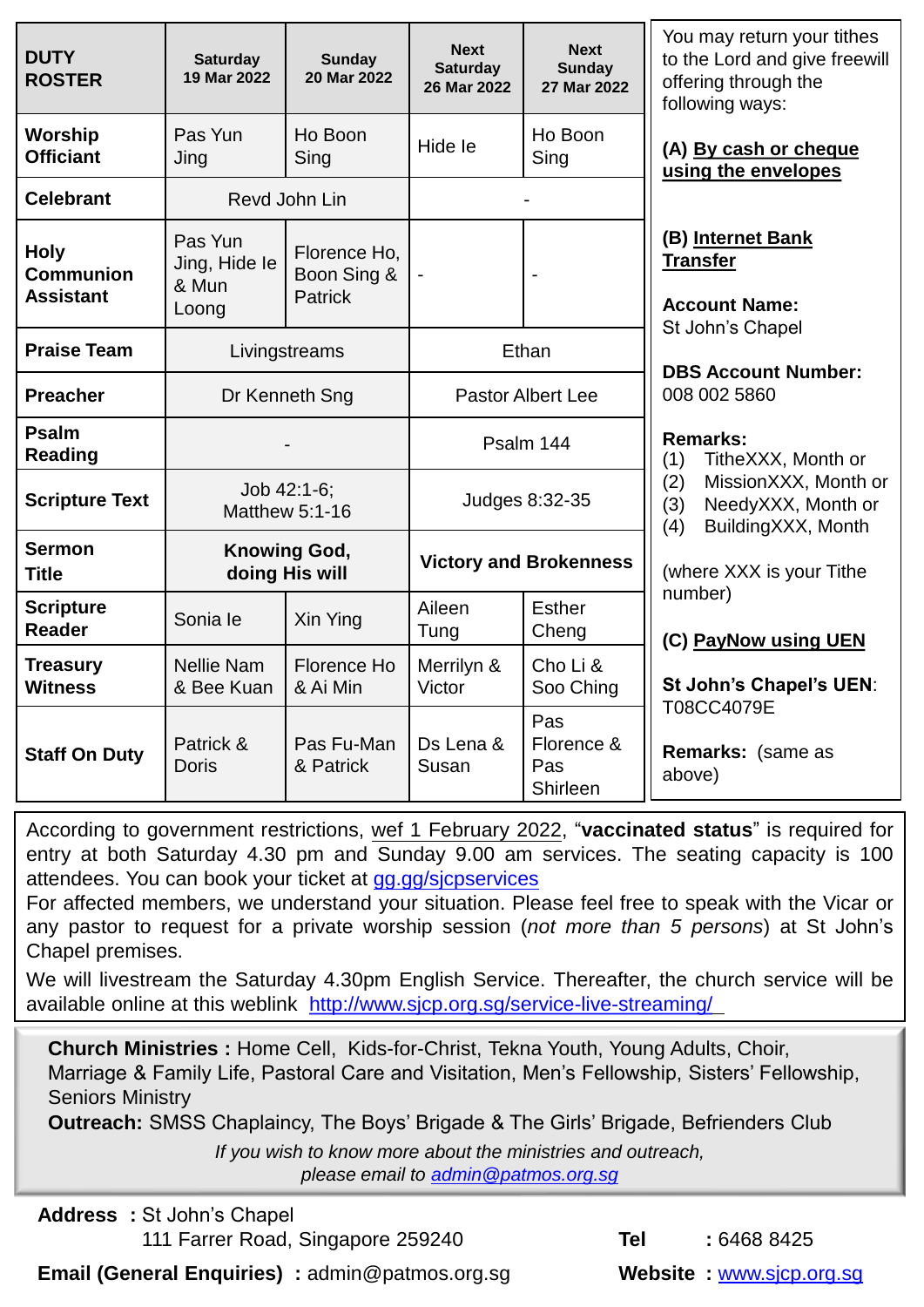

# HOLY WEEK **DEVOTIONS AND SERVICES 2022**

### $11/4$

Monday Devotions, 7.30pm (livestreaming\*\*) Homecoming: Return of the Prodigal Son Dr Tan Kim Huat

\*\* Devotions and Livestreaming hosted by St Andrew's Cathedral https://www.youtube.com/standrewcath

### $12/4$

Tuesday Devotions, 7.30pm (livestreaming\*\*) **Devotion: Return to True Worship Bp Rennis Ponniah** 

### $13/4$

Wednesday Devotions, 7.30pm (livestreaming\*\*) Purpose : Return to the Father's Business Mr Joseph Chean

### $14/4$

Maundy Thursday Service, 7.30pm (onsite) The Route to Greatness **Rev George Tay** 

## $15/4$

Good Friday Service, 10.00am (onsite) Were you there when they crucified my Lord? Ven Wong Tak Meng

### $17/4$

Resurrection Sunday Service, 9.00am (onsite) Jesus Christ, my Living Hope Rev John Lin